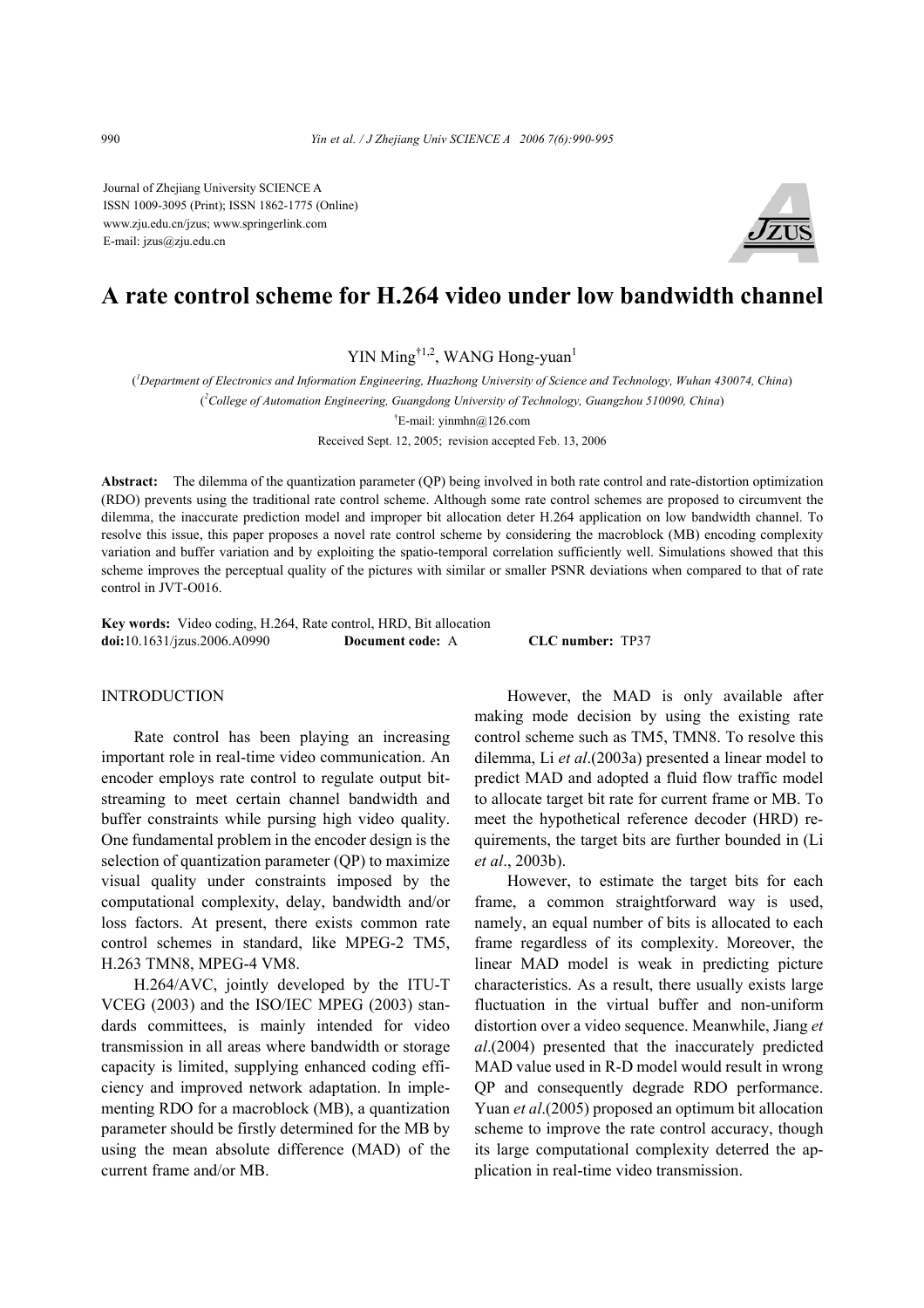In addition, the encoding rate and frame rate are all low on low bandwidth channel so that the degree of correlation between frames is relatively low. Therefore, using B frame under low bit-rate cannot improve the image quality and could add to encoding complexity and delay reversely. Consequently, B frame is usually not applied on low bandwidth channel in (Song and Jay Kuo, 2001). Under low bit-rate, the bit consumption of coding H.264 header information varies so significantly that it could not be omitted.

To resolve this problem, a simple but accurate rate control scheme with H.264 HRD is proposed in this paper. We focus on the MAD prediction by effectively utilizing the spatio-temporal correlation. In addition, an optimum bit allocation is employed among MBs based on improved complexity estimation measure.

The organization of this paper is as follows. Section 2 briefly introduces preliminary knowledge for later section. In Section 3, HRD constrained rate control scheme is proposed. Numerous experimental results are presented in Section 4 for demonstrating the effectiveness of the proposed scheme under low bandwidth channel. Section 5 concludes this paper.

## PRELIMINARY KNOWLEDGE

### **Coding complexity estimation**

Generally speaking, MAD as distortion measure is used for representing the complexity of coding unit. Larger MAD value shows higher coding complexity, possibly due to high motion or scene change, and vice versa.

To avoid the dilemma, a linear MAD model is proposed in JVT-G012. By using the model, the MAD of not yet coded blocks can be predicted by that in the co-located position of the previous P frame. The linear model has an effect on many cases, however, exhaustedly using temporal correlation cannot guarantee prediction accuracy, especially spatial correlation occurs without temporal correlation. Moreover, the accuracy of previous rate control schemes relies strongly on the linear regress model. Once large prediction error exists, the rate control performance is degraded significantly. Therefore, we propose a simple way to utilize spatio-temporal correlation sufficiently well.

Assume that the current basic unit is the *m*th MB in *n*th frame, (*i*, *j*) is its coordinate (Fig.1) and *MAD<sub>n</sub>*(*m*) denotes its complexity. The neighboring block is composed of a set  $S=\{\psi(i-1, j-1), \psi(i-1, j)\}$ ,  $\psi(i, j-1), \psi(i', j')\}$ , where  $\psi(i-1, j-1), \psi(i-1, j)$ ,  $\psi(i, j)$ *j*−1),  $\psi(i', j')$  respectively represent the upper-left, left, upper and temporal position block with their complexity being correspondingly  $MAD_n(m_3)$ ,  $MAD_n(m_2)$ ,  $MAD_n(m_1)$  and  $MAD_{n-1}(m)$ . Considering the correlation of pictures in the temporal and spatial domain,  $MAD_n(m)$  is predicted by using the adjacent position of the current frame and previous frame.

$$
MAD_n^{\text{Pred}}(m) = [MAD_n(m_1) + MAD_n(m_2) + MAD_n(m_3) + MAD_{n-1}(m)]/4.
$$
 (1)



**Fig.1 Position of the block**

Further, we define the relative complexity measure as the *MAD* ratio of the current unit predicted *MAD* to the average *MAD* in all previously encoded P frames. The ratio can be easily calculated from  $Eq.(2):$ 

$$
MAD_{\text{ratio},m} = \frac{MAD_{n}^{\text{Pred}}(m)}{1 - 1 \sum_{l=1}^{n-1} MAD_{l}},
$$
 (2)

where *MAD*<sub>*l*</sub> denotes the actual *MAD* of previously encoded P frame.

## **DCT coefficient statistical feature**

Knowledge of the DCT coefficients' probability distribution is important in rate control for video coding, since the problems of bit allocation and quantization scale selection require information on the rate-distortion relationship as a function of the encoder parameters and the video source statistics. Statistics show that the AC coefficients of the DCT have approximately independent Laplacian distributions, which is the most popular model and widely used in practice (Netravail and Haskell, 1998).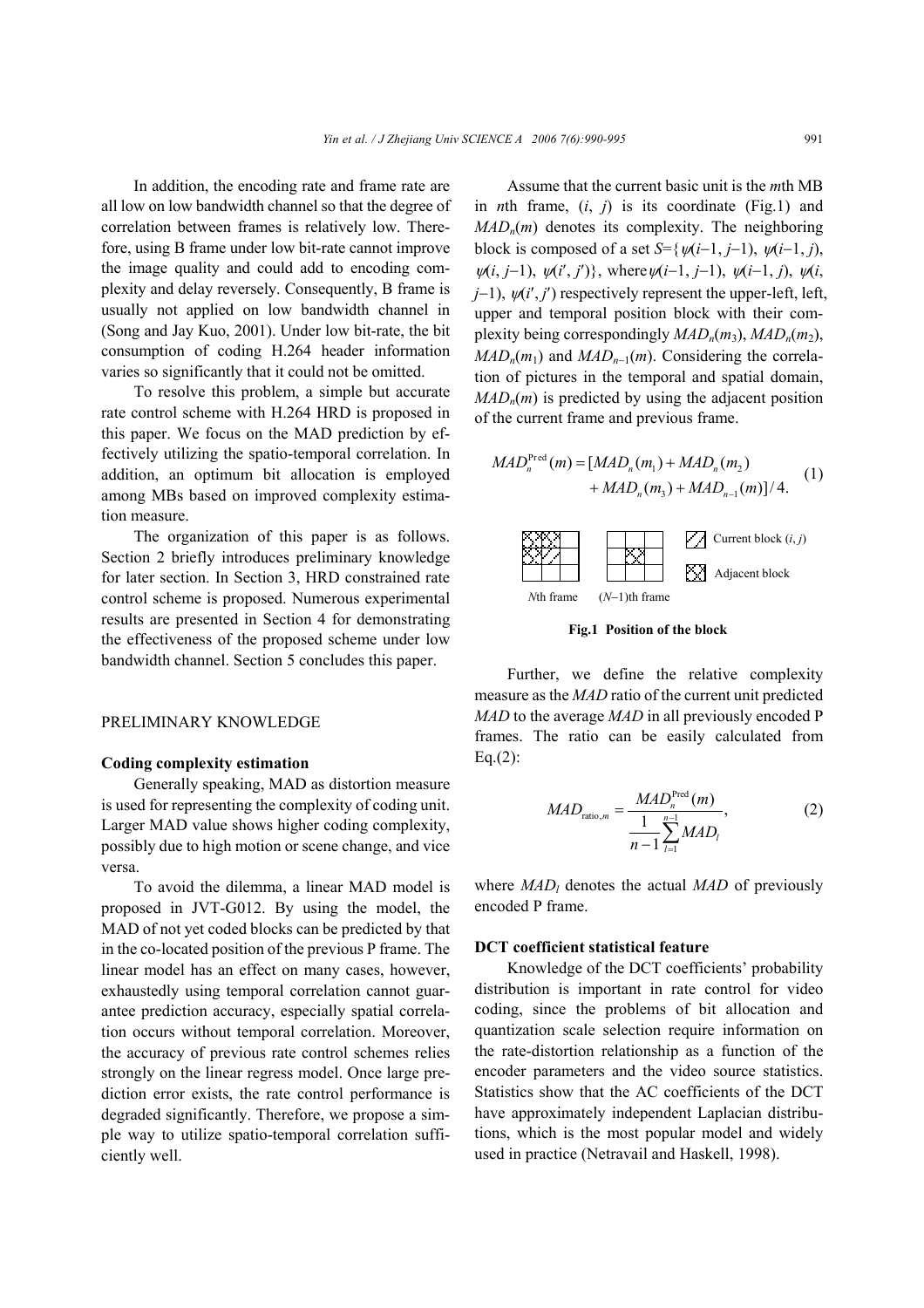Assume that  $p(x)$  is the probability density function of the AC coefficients with parameter  $\omega$ ,

$$
p(x) = \frac{\omega}{2} \exp(-\omega |x|),
$$
 (3)

where  $\omega=1/E(|x|)$ ,  $E(|x|)$  denotes the mean of the DCT coefficient absolute value in an MB.

In conventional rate control scheme, R-D model, such as the quadratic R-D model in (Li *et al*., 2003b) or the linear model in (Li *et al*., 2003c), is employed to estimate the target number of bits allocated to a frame or MB. In this paper, we shall adopt and enhance the model used in TMN8 in (Ribas-Corbera and Lei, 1999). So the coefficient rate model could have the following form:

$$
R(Q) = \begin{cases} \frac{1}{2}\log_2(2e^2\frac{\sigma^2}{Q^2}), & \frac{\sigma^2}{Q^2} > \frac{1}{2e}, \\ \frac{e}{\ln 2}\frac{\sigma^2}{Q^2}, & \frac{\sigma^2}{Q^2} \le \frac{1}{2e}, \end{cases}
$$
(4)

where  $\sigma^2$  represents the variance of the displaced frame difference (DFD) in pixel domain, e is the base of natural logarithms.

For low bit rate application, the value of  $\sigma/Q$  is always small so that Eq.(4) is deduced to be:

$$
R(Q) = \frac{e}{\ln 2} \frac{\sigma^2}{Q^2}.
$$
 (5)

In general, a more easily computable form, in which *MAD* replaces  $\sigma^2$ , is developed:

$$
R(Q) = \frac{e}{\ln 2} \frac{MAD}{Q^2}.
$$
 (6)

In this paper, MB as basic unit is used for example. Let *R*(*m*) denote the bits for coding MB *m*,  $Q(m)$  represents the quantization step,  $\alpha$  refers to the coefficient, and  $MAD<sup>Pred</sup>(m)$  is the prediction of the current MB. Then the improved RD model formula is as follows:

$$
R(m) = MADPred(m) \cdot \left(\frac{e}{\ln 2} \frac{\alpha}{Q^2(m)}\right).
$$
 (7)

### HRD-CONSTRAINED RATE CONTROL SCHEME

The scheme is composed of three layers: GOP layer, frame layer and MB layer target bit-allocation, which is determined based on target buffer, frame rate, the available channel bandwidth and the actual buffer occupancy. In GOP layer rate control, we need to compute the total number of remaining bits for all non-coded frames in each GOP. Then, the proposed algorithm uses frame-layer rate control to select the target number of bits for the current frame and an MB-layer rate control to select the value of *QP* for the MBs.

## **GOP layer rate control**

In many applications, e.g. real-time encoders, the encoder does not know the total number of frames that need to be coded beforehand, or when scene changes will occur. Thus we adopted GOP layer rate control to allocate target bits for each picture. The H.264 standard does not actually contain GOP, but the terminology is used here to represent the distance between I pictures.

Assuming that each GOP consists of *N* frames, its structure is IPP…P, with I being an intra-coded frame, P being a forward predicted frame. We define  $G_{k,n}$  as the *n*th frame in the *k*th GOP, and  $B_v(k,n)$  as the virtual buffer occupancy before coding the *n*th frame. Based on the fluid flow traffic model,  $B_v(k,n)$  can be shown as Eq.(8):

$$
B_{v}(k,n) = \min\left(\max(0, B_{v}(k,n-1)+R(k,n-1)) -u(k,n-1)/F\right), B_{s}\right),\tag{8}
$$

where  $B_v(1,1)=B_s/8$ ,  $B_v(k,n-1)$  is the buffer occupancy after encoding *Gk*,*n*<sup>−</sup>1, *R*(*k*,*n*−1) denotes the actual generated bits in  $G_{k,n-1}$ ,  $u(k,n-1)$  is the available bandwidth, *F* stands for predefined frame rate and  $B_s$  is the buffer size whose maximum is determined by different level and profile (ISO/IEC, 2003).

The total number of remaining bits after the (*n*−1)th frame is shown in Eq.(9):

$$
T_{\text{GOP}}(k) =
$$
\n
$$
\begin{cases}\n(u(k,1)/F) \cdot N - B_{\text{v}}(k-1, N+1) + B_{\text{s}}/8, k = 1, \\
T_{\text{GOP}}(k,n-1) + \frac{u(k,n) - u(k,n-1)}{F} \times (N-n) \\
- R(k,n-1), \quad k = 2,3,...,N.\n\end{cases}
$$
\n(9)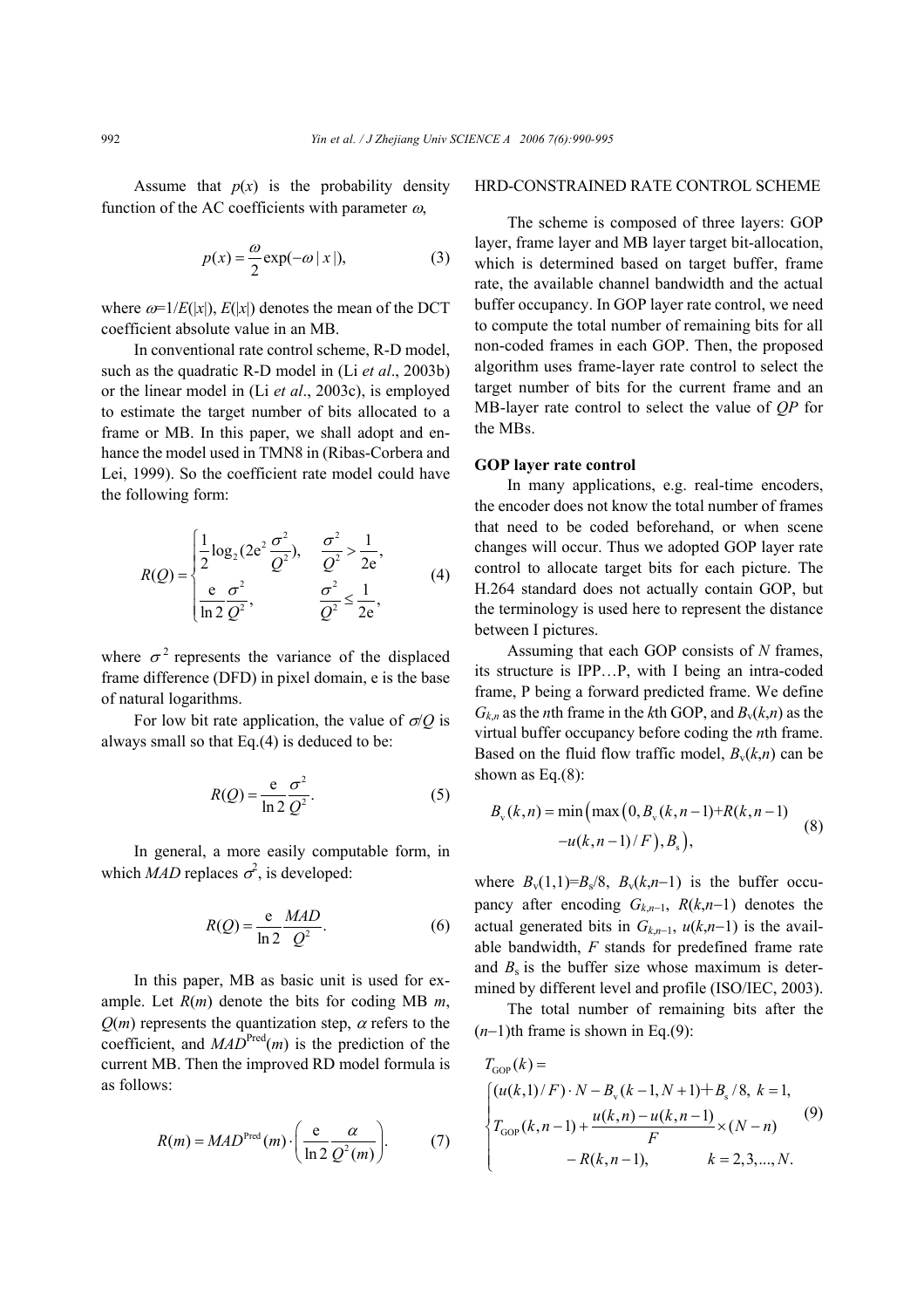The details of the GOP layer rate control are given in (Li *et al*., 2003b; 2003c).

#### **Frame-layer rate control**

This layer consists of two stages: pre-encoding and post-encoding stages. The pre-encoding stage is aimed at computing target bits for the current frame. In the post-encoding stage, the model parameters are updated and where whether frame skipping is advisablely decided.

Pre-encoding stage: In this scheme, the starting  $QP$  of the first P frame in GOP is a predefined  $QP_0$ . Then the bit-allocation for the successive P frames is computed as follows:  $T_f(k, n)=T_{GOP}(k, n)/(N-n+1)$ . Taking the correlation of neighboring frames into account, the bit-rate of the previous frame has an impact on that of the current one, so the target bits are a weighted combination:

$$
T_{\rm f}(k,n) = \frac{T_{\rm GOP}(k,n)}{N-n+1} \cdot (1-\delta) + \delta \cdot [T_{\rm f}(k,n-1) - R(k,n-1)],
$$
 (10)

where  $\delta$  is a weighting factor with typical value of 0.05 in this scheme.

HRD requirements describing the status of the decoder buffer are incorporated to guarantee the buffer does not overflow or underflow in H.264. The obtained bit allocation from Eq.(10) may or may not be allowed by HRD requests. Hence, the target bit-rate for  $T_f(k,n)$  should be further bounded by:

$$
T_{\rm f}(k,n) = \begin{cases} 0.9U_n, & T_{\rm f}(k,n) > 0.9U_n, \\ L_n, & T_{\rm f}(k,n) < L_n, \\ T_{\rm f}(k,n), & \text{else,} \end{cases}
$$
(11)

where the upper bound for picture *n* is  $U_n = [t_n(n)$  $t_{\text{ai}}(n)$ ]⋅*T*<sub>f</sub>(*k,n*), the lower bound is: *L<sub>n</sub>*(*n*)=max(( $t_{\text{bi}}(n+$ 1)− $t_{ai}(n)$ )⋅ $T_f(k,n)$ ,0). $t_{ai}(n)$ , called the initial arrival time, is the time when the first bit of frame *n* enters the coded picture buffers (CPB).  $T_{\text{bi}}(n)$  is the earliest time when the coded picture data enter the CPB.  $t_r(n)$ , called the removal time, is the time when the frame *n*  is removed from the CPB in (Wiegand, 2002; Ma *et al*., 2003).

Post-encoding stage: After coding a frame, the prediction model parameters, such as in Eqs.(1), (2),

are updated by linear regression method. Meanwhile, the actual bits generated are added to the buffer. If the updated buffer fullness has reached a safety margin, i.e. 85%, of the buffer size, the encoder will skip the upcoming frame. The modified buffer after frame skipping is:

$$
B_v(k, n+1) = max\left(\frac{B_s}{8}, B_v(k, n-1) - \frac{u(k, n)}{F}\right).
$$
 (12)

### **MB-layer rate control**

In this layer, an MB-layer adaptive scheme is developed to determine the *QP* for each MB in a frame, via 6 steps:

Step 1: Determine the number of texture bits, *T*(*k*,*n*,*m*), for the current MB.

To get better bit estimation for each MB, we need to consider the unit complexity *MAD*ratio,*m* in the computation. If the *MAD* of the current MB is greater than the average *MAD* of the previous frame and the buffer fullness of the belonging frame is less than 75% level, then increase the target bits by 10%. We predict the *MAD* of the current MB in the current frame by using Eq.(1). The target bits for coding current MB is further adjusted in Eq.(13),

if 
$$
(MAD_{\text{ratio},m} > 1 \& \& B_v(k,n) < 0.75B_s)
$$
  
\n $T(k,n,m) = 1.1 \times T(k,n) / N_{\text{mb}}$  (13)

else

$$
T(k,n,m) = T(k,n) / Nmb
$$
 (14)

where  $N_{\rm mb}$  is the total number of MBs in a frame.

Since the coding structure in H.264 has become very complicated, a possible dramatic change may occur in the number of bits required to encode side information, such as MB mode, motion vector and quantization parameter. So the target bit for encoding the current MB is:

$$
T(k, n, m) = T(k, n, m) - T_{n-1}^{\text{Head}},
$$
 (15)

where  $T_{n-1}^{\text{Head}}$  denotes the bits for motion vector and header in the (*n*−1)th picture.

Step 2: Compute the quantization step of current MB.

Substituting  $T(k,n,m)$  into Eq.(7) yields Eq.(16), and  $Q(m)$  is obtained by the picture spatial activity considering rate constraint.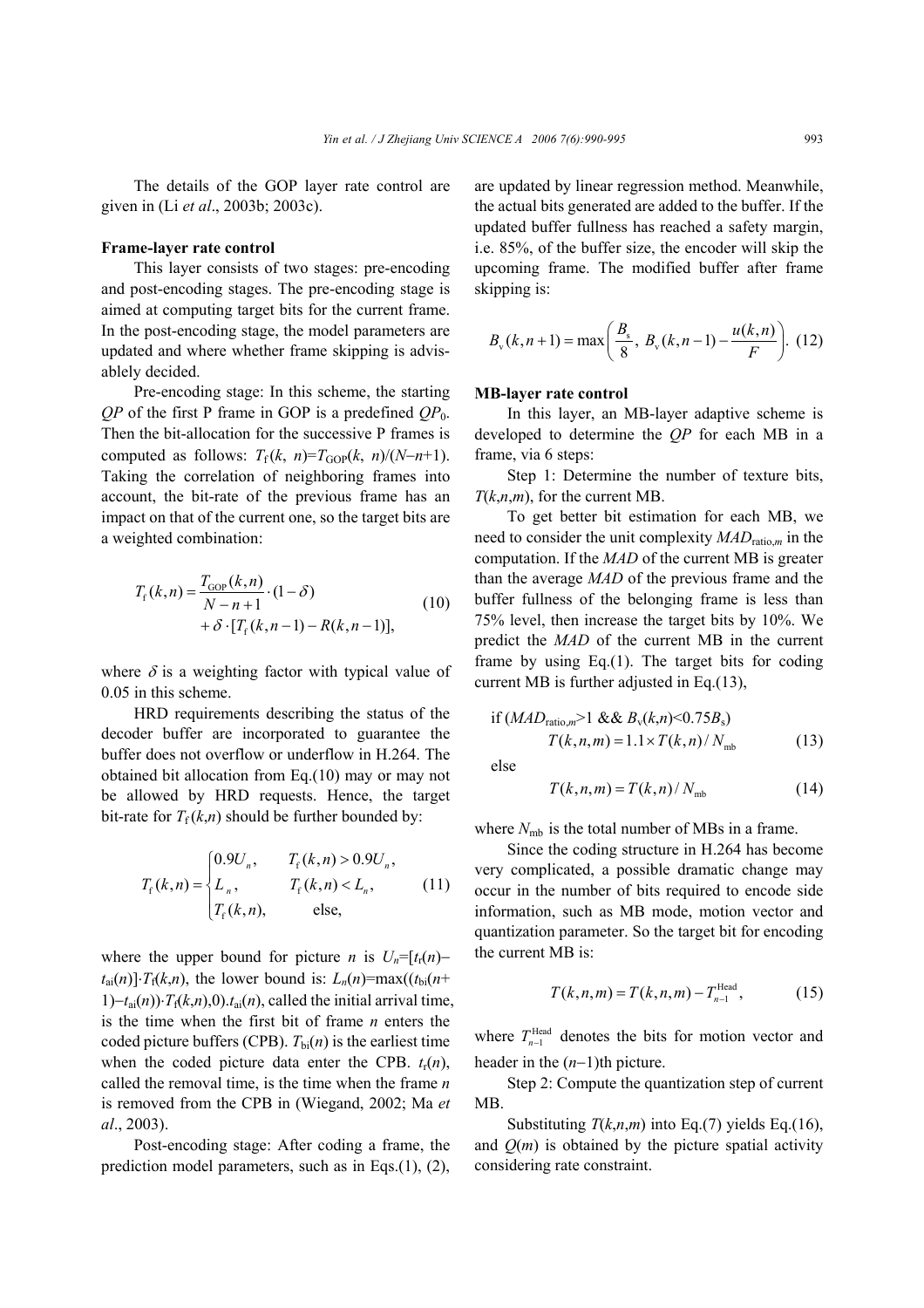$$
T(k, n, m) = MADPred(m) \cdot \left(\frac{e}{\ln 2} \frac{\alpha}{Q^2(m)}\right).
$$
 (16)

Step 3: Adjust *QP* adaptively to enforce the CBP constraints.

Quantization step  $Q(m)$  is then converted to corresponding *QP*(*m*) based on the exponential formula from (ISO/IEC, 2003), as shown in Eq.(17):

$$
Q(m) = 0.67 \times 2^{\mathcal{Q}^p(m)/6}.\tag{17}
$$

To maintain visual quality smoothness in successive frames, the computed  $QP(m)$  is adjusted so that the *QP* error between two neighboring MBs does not exceed 2.

$$
QP(m) =
$$
  
\n
$$
\begin{cases}\n\max (QP(m-1) - 2, QP(m)), & QP(m) < QP(m-1), \\
\min (QP(m-1) + 2, QP(m)), & \text{else.} \n\end{cases}
$$
\n(18)

In H.264/AVC standard, the quantization parameter is specified as 0~51. *QP*(*m*) is to be regulated,

$$
QP(m) = \begin{cases} 0, & QP(m) < 0, \\ 51, & QP(m) > 51. \end{cases}
$$
 (19)

Step 4: Perform RDO for all MBs in the current frame.

Step 5: Update the number of remaining bits and the number of non-coded MB in the current frame.

Step 6: After coding all MBs in a frame, update the model parameter  $\alpha$  in Eq.(7) by exploiting the MAD of error and actual bits generated for coding MB.

## SIMULATION AND RESULTS

To evaluate the performance, we have imple-

mented our proposed rate control scheme on the JM9.4 test model software from (JVT, 2005) and compared it with the JVT-O016. In the simulation, fast motion estimation and mode decision in (Yin *et al*., 2003) were applied. Many QCIF 4:2:0 sequences with various target bit rates or frame rates were tested. The structure of the GOP sequence is IPP...P, and motion estimation search range is  $\pm 32$  with 5 reference frames. All other features such as Hadamard transform and RDO were enabled. When a frame is skipped, the *PSNR* calculation is decided by using the previous encoded frame instead of the skipped one.

Table 1 of the test results shows that our proposed scheme improves the average *PSNR*, and also significantly reduces the *PSNR* standard deviations of the sequences with high or low motion when compared with those of JVT-O016 and also shows that both algorithms can achieve accurate target bit rates.

Additional comparisons are given in Fig.2, where the *PSNR* curves for Salesman and Coastguard with the proposed scheme and JVT-O016 are shown respectively. We can find that the proposed scheme achieves more stable reconstructed quality. Fig.3 shows the number of bits in each frame's buffer. From these figures, we can observe that the proposed scheme yields steadier buffer fullness, implying that our algorithm produces a more stable buffer status without overflow or underflow.

## **CONCLUSION**

In this paper, a novel rate control strategy for H.264 on low bandwidth channel is proposed, which improves the prediction accuracy of MAD by using the spatio-temporal correlation. Meanwhile, an improvement measure of complexity estimation is applied for bit allocation among MBs. As demonstrated in our simulation, compared to H.264 and new proposal JVT-O016, our proposed scheme produces

Sequence Frame rate Average *PSNR* (dB) *PSNR* Std. deviation Bit rate (kbps) *JVT-O016 Proposed* Gain *JVT-O016 Proposed DVT-O016 Proposed* (fps) JVT-O016 Proposed Gain JVT-O016 Proposed JVT-O016 Proposed Foreman (48 kbps) 100@15 33.62 33.39 −0.23 1.19 1.04 48.07 48.20 Salesman (24 kbps)  $100@15$  33.22 33.47 0.25 1.19 1.08 24.13 24.15 News (24 kbps) 75@7.5 34.25 34.56 0.31 0.63 0.67 24.09 24.07 Trevor (64 kbps) 60@15 35.10 35.53 0.43 2.17 2.01 64.38 64.22 Coastguard (32 kbps) 100@10 26.96 27.05 0.09 1.17 1.17 32.06 32.00

**Table 1 Performance with the proposed rate control scheme**